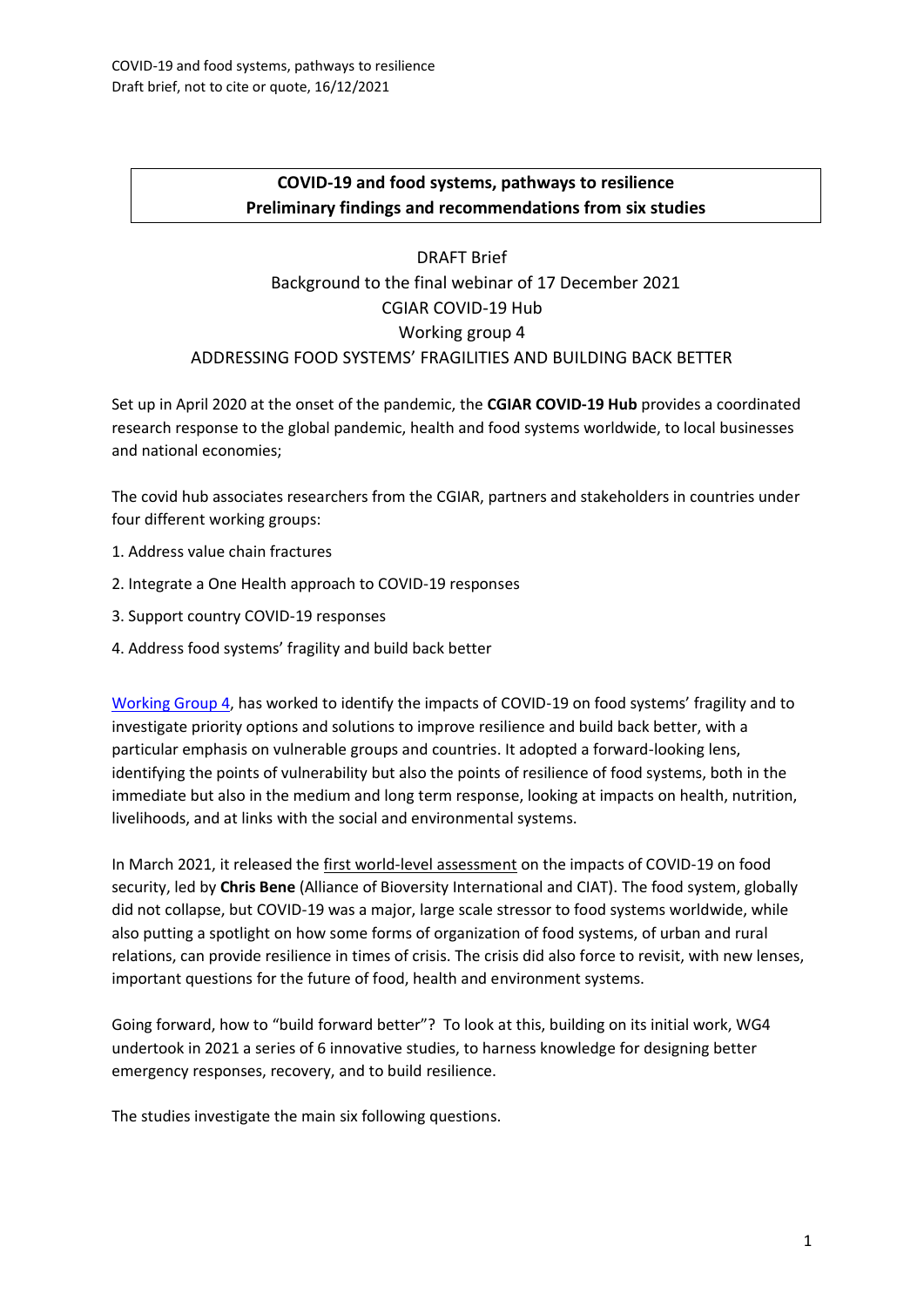What role for **governance, decision-making and crisis management mechanisms** in explaining food systems outcomes during the pandemic? How were managed the effects of the crisis on food systems? Were there specific mechanisms, how was it part of the overall management of the crisis? Were current governance arrangements used? Did novel governance arrangements (new working groups, intra-departmental crisis teams, etc.) in the food systems domain emerge during the COVID-19 crisis and were these effective or responsive in dealing with the crisis? To which degree can the emergence of novel governance arrangements be viewed as a function of specific institutional characteristics at country-level? Did current or novel governance arrangements predate the emergence of novel of innovative (and more effective) policy instruments in the food systems domain, or not? Which key recommendations emerge for preparing countries to better manage large-scale (societal) disruptions and their impacts on food systems?

Why isn't **disease surveillance** working in low and medium income countries? Surveillance  $\overline{2}$ systems do exist, but they are partial, often paper-based, not risk-targeted and most importantly not integrated across sectors. One Health is a relatively new paradigm that predicated that the health of humans, animals and the environment are closely linked and interdependent. But can we better understand the existing distribution and emergence of diseases that arise in food systems in order to reduce the cost of their control? How to improve existing surveillance systems across the human health, animal health and environment domains, taking into account incentives and disincentives for disease reporting at every level?



Several aspects **of the food environment** have been affected by the COVID-19 crisis – food accessibility, proximity, convenience, stability, etc. What interventions, changes in behaviour or strategies adopted in response to the shocks have contributed to reduce the negative impacts of the pandemic on those actors and processes? How can we improve the food environment to make our food systems more resilient to shocks and crises?

Production diversification is often found to increase farm resilience and diversification of 4 risk management strategies positively contributes to resilience. Diversification can reduce risks of disruption in supply chains (processors, retailers, sellers, etc.). But some forms of diversification can also be maladaptive and may reduce resilience capacity. **Does diversification of production and consumption markets contribute to more resilient food systems**? Which shocks and stressors can be better absorbed in case of higher diversity? What are the drivers and conditions of enhanced food system diversity?

In the COVID-19 crisis, urban poor were considered most food insecure, due to a combination of income loss and reduced physical access to stores. But we have still a limited understanding of the channels and "the hidden middle" through which food moves from rural producers to urban consumers. What are the mechanisms through which **improved urban-rural linkages** may enhance food system resilience, and what are relevant policy responses? Does strengthening interconnectivity between urban and rural areas as well as mobility of human capital bring positive effects on food system employment and the capacity to respond to shocks and stressors of wage labourers? Can stronger urban-rural linkages be associated with higher levels of labour mobility in terms of workers returning (temporarily) to rural areas to secure their livelihoods in times of negative impacts of shocks, and is it a good thing to improve overall resilience?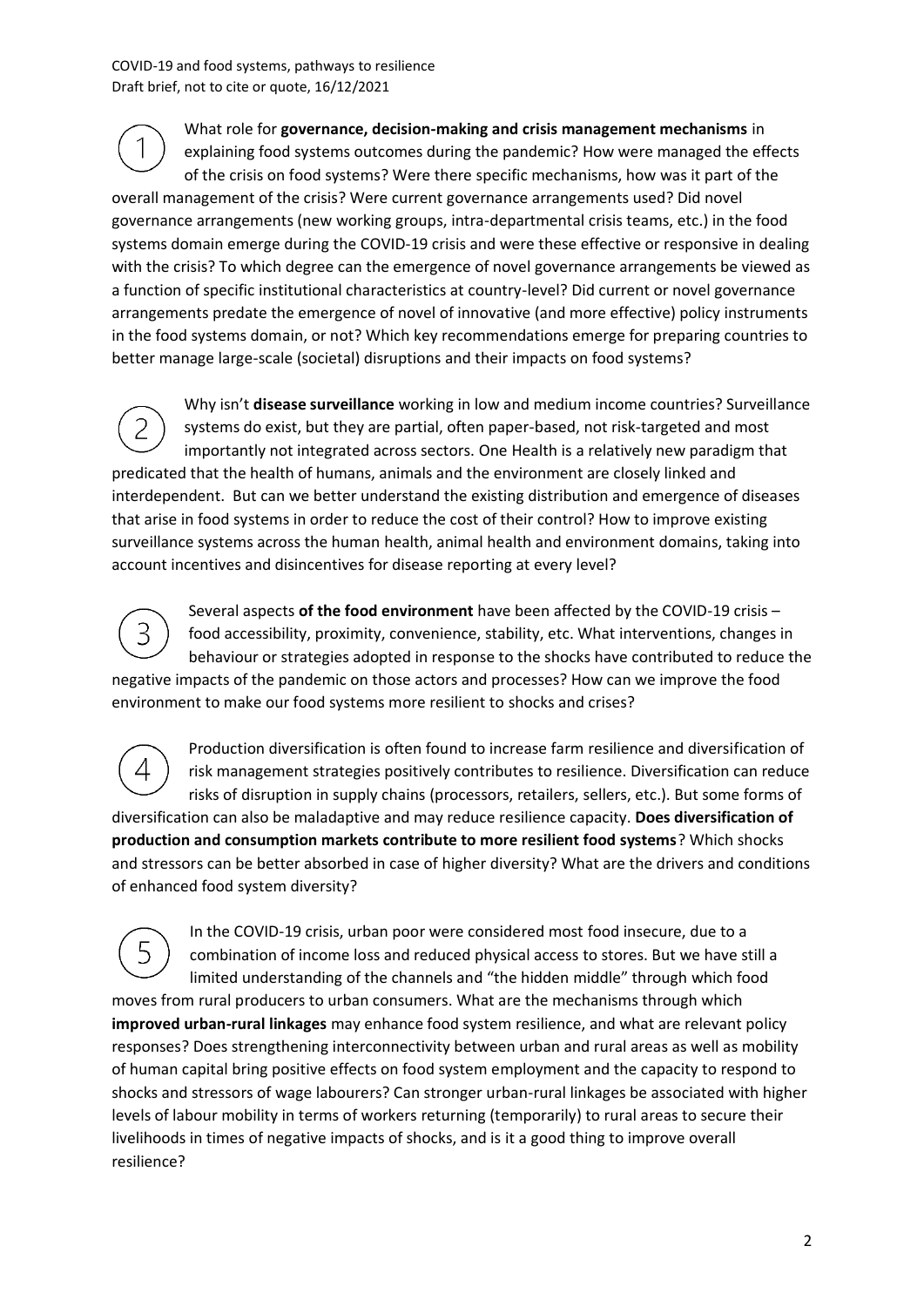

The COVID19 pandemic showed that we need to be prepared for the unexpected, when it comes to the future of our food systems, and the shocks they may suffer. What can we learn from the COVID-crisis in terms of **foresight of agri-food systems?** Do we need to alter some of our big hypothesis regarding the future of food, key drivers and

consequences? What kinds of shocks to agri-food systems are likely to create more harm? What are lessons to best help countries deal about it?

This document presents the provisional findings, that are presented for discussion at a webinar on 17 December 2021.

#### **CGIAR COVID-Hub WG4**

#### **Working group coordinator**

Vincent Gitz, Center for International Forestry Research and World Agroforestry (CIFOR-ICRAF)

#### **Working group members :**

Inge Brouwer, Wageningen University & Research (WUR) Delia Randolph, International Livestock Research Institute (ILRI) Samuel Benin, International Food Policy Research Institute (IFPRI) Christophe Béné, Alliance of Bioversity International and CIAT (ABC) Ruerd Ruben, Wageningen University & Research (WUR) Keith Wiebe, International Food Policy Research Institute (IFPRI) Gideon Kruseman, International Maize and Wheat Improvement Center (CIMMYT) Brian King, Alliance of Bioversity International and CIAT (ABC) Alexandre Meybeck, Center for International Forestry Research (CIFOR) Ezra Berkhout, Wageningen University & Research (WUR) Bart de Steenhuijsen Piters, Wageningen University & Research (WUR) Ron Bergevoet ,Wageningen University & Research (WUR) Anne Sonneveld Wageningen University & Research (WUR) Lucie Sovova, Wageningen University & Research (WUR) Marjolein Selten, Wageningen University & Research (WUR) Siemen van Berkum, Wageningen University & Research (WUR) Trang Nguyen Wageningen University & Research (WUR) Alma Dogra, International Livestock Research Institute (ILRI) Sonja Vermeulen, CGIAR System Organization (CGIAR) Oluchi Ezekannagha, CGIAR System Organization (CGIAR) Guy Hareau, International Potato Center (CIP) John McDermott, CGIAR COVID-19 Hub coordinator (IFPRI) Jean Balie, International Rice Research Institute (IRRI)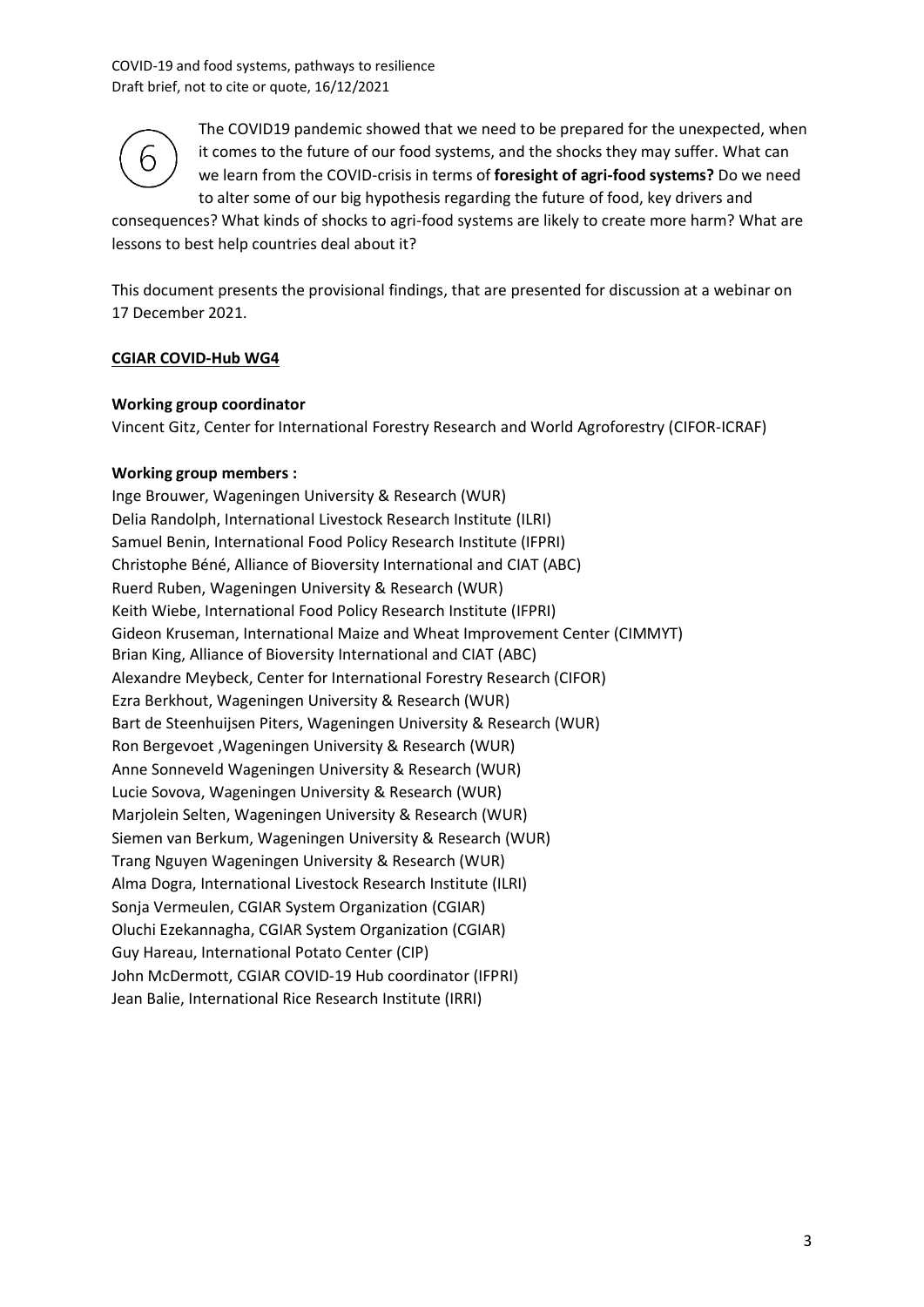

**The role of crisis governance in mitigating food system risks: lessons from the COVID-19 pandemic in five low- and middle-income countries.**

Authors: Daniel Polman, Marjolein Selten, Nina Motovska, Ezra Berkhout, Ron Bergevoet, Jeroen Candel

#### **1) Problem statement and objectives**

Initial COVID-19 crisis responses by governments typically aimed at limiting health risks (infections, hospitalizations, deaths). Consequently, the majority of studies on government responses have focused mitigating these primary health risks. However, it is now well documented how measures such as mobility restrictions and closing off economic sectors also had impacts on the functioning of food systems, by compromising food access and availability and exposing or amplifying existing food system inequalities. These secondary risks on food supply and security have received considerably less attention in literature on crisis responses.

The focus of this study is to improve the understanding of how food system risks were governed in emergency responses during the COVID-19 outbreak, in particular by looking at governance and institutional characteristics. The aim is to distil key lessons that help countries to enhance crisis preparedness as well as food system resilience. To do so, this study relies on in-depth case studies from five low- and middle-income countries (Bangladesh, Ethiopia, Mexico, Nigeria, Vietnam) capturing diverse levels of development, food system organisation and styles of governance.

We identify five sequential stages of crisis governance: *pre-assessment*, *risk appraisal*, *characterization and evaluation*, *risk management, and feedback.* Subsequently, we explore how the organizational/institutional response structure and the actors involved in these stages have affected the governance of food system risks, and its capacity to deal with food risks during a pandemic. The study is based on a review of primary and secondary literature and interviews with key informants (on average 4-5 per country) representing a diverse group of stakeholders (government employees, academia, representatives from UN bodies and donors, as well as farmer organisations and NGOs).

#### **2) Preliminary findings**

Before and during the COVID-19 pandemic **food systems risks** were notable across all five countries. Food and nutrition insecurity are common for all economically and socially marginalized groups, especially so in Ethiopia and Nigeria. These risks were amplified during the pandemic due to income losses. Mobility restrictions and market closures led to initial, mostly local, food shortages in Nigeria, Bangladesh, and Vietnam, but were often quickly addressed. Other ongoing crises, like the civil war in Ethiopia, further deteriorated the food security of these marginalized groups.

With respect to **pre-assessment of risks,** most countries had crisis management plans in place and even dedicated government departments, but these focused strongly on containing infectious disease outbreaks and not on adjacent food systems risks. Moreover, agriculture and food ministries and stakeholders were not actively involved in these plans. In parallel, all these countries had schemes in place (notably cash transfer schemes) to support vulnerable groups, although limited in scope. Existing mechanisms to monitor food security (like famine early warning systems) exist in some countries (e.g. Ethiopia), but these were not explicitly designed for, or linked to, pandemic crisis management plans.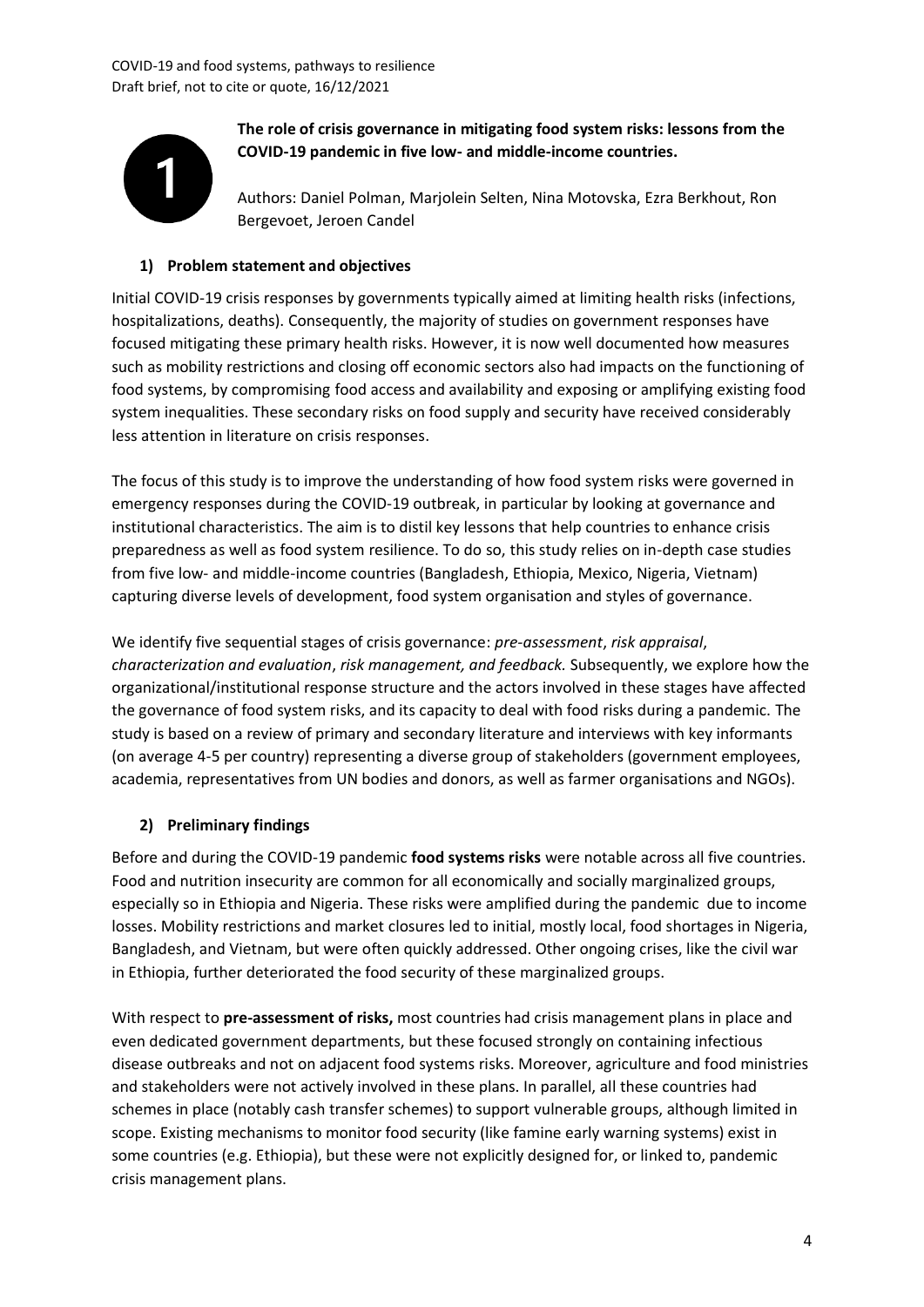Considering the intertwined phases of **appraisal** and **characterization and evaluation** of risks, measures to contain health risks were often assessed against the impact on national economies, but rarely on food systems. For most countries, reducing circulation of the virus was prioritized. Food system stakeholders were not regularly involved in the first rounds of sense-making after the outbreak. However, in some countries there was a higher urgency about mitigating potential economic concerns.

**Management and implementation** of crisis responses started mostly centralised, top-down and often at the highest level at the office of the (vice-)president. This is a textbook approach, but countries differ in the degree to which other stakeholders were consulted and engaged. Ethiopia, Nigeria, and to a degree Bangladesh, actively engaged with the international donor community in formulating responses. Moreover, these countries also relied on the active engagement of civil society organisations, NGOs and private initiatives. In some cases the impacts on food systems were mitigated due to the ability to deploy existing mechanisms such as cash transfers, coupled with the active engagement of these stakeholders. Yet, the extent to which vulnerable groups were successfully reached requires additional investigation. Conversely, Mexico and Vietnam implemented policies much more in isolation of other stakeholders, donors and international organizations.

Regarding **feedback** on food system risks during the crisis, monitoring on the impact of COVID related measures by governments was limited. However, in close cooperation with key international partners (World Bank, FAO, CGIAR) there has been a notable increase in monitoring of food security status in several countries, including Mexico, Bangladesh and Ethiopia. In Bangladesh and Nigeria, the impact of mobility restrictions on food systems was initially overlooked and important feedback on food insecurity in vulnerable groups was provided by non-governmental actors (CSOs, NGOs, and international organizations). This led to ad-hoc coalitions for food aid involving local and nongovernmental actors.

#### **3) Key recommendations for stakeholders**

Looking specifically at the institutional organisation and actor networks involved we come to three recommendations to increase the capacities of governments to improve their governance of food system risks in preparation for future crises.

First, in order for timely responses to food system risks, a check on food systems is required when considering new crisis measures. This requires additional **coordination capacity** of governments by bringing together relevant stakeholders and actors, both from local governments or outside of government echelons, such as international organizations and NGOs. It is recommended to look into integrative leadership styles, which can bring together these diverse groups and interests, while maintaining swiftness in response.

Second, there is a trade-off between the depth of decentralized input (i.e. potential impacts on food systems) and the speed at which information is required. This highlights the need to improve **analytical capacity** to be better able to quickly assess impact of interventions on food systems. Again, this may be done by systematic involvement of local and non-governmental actors..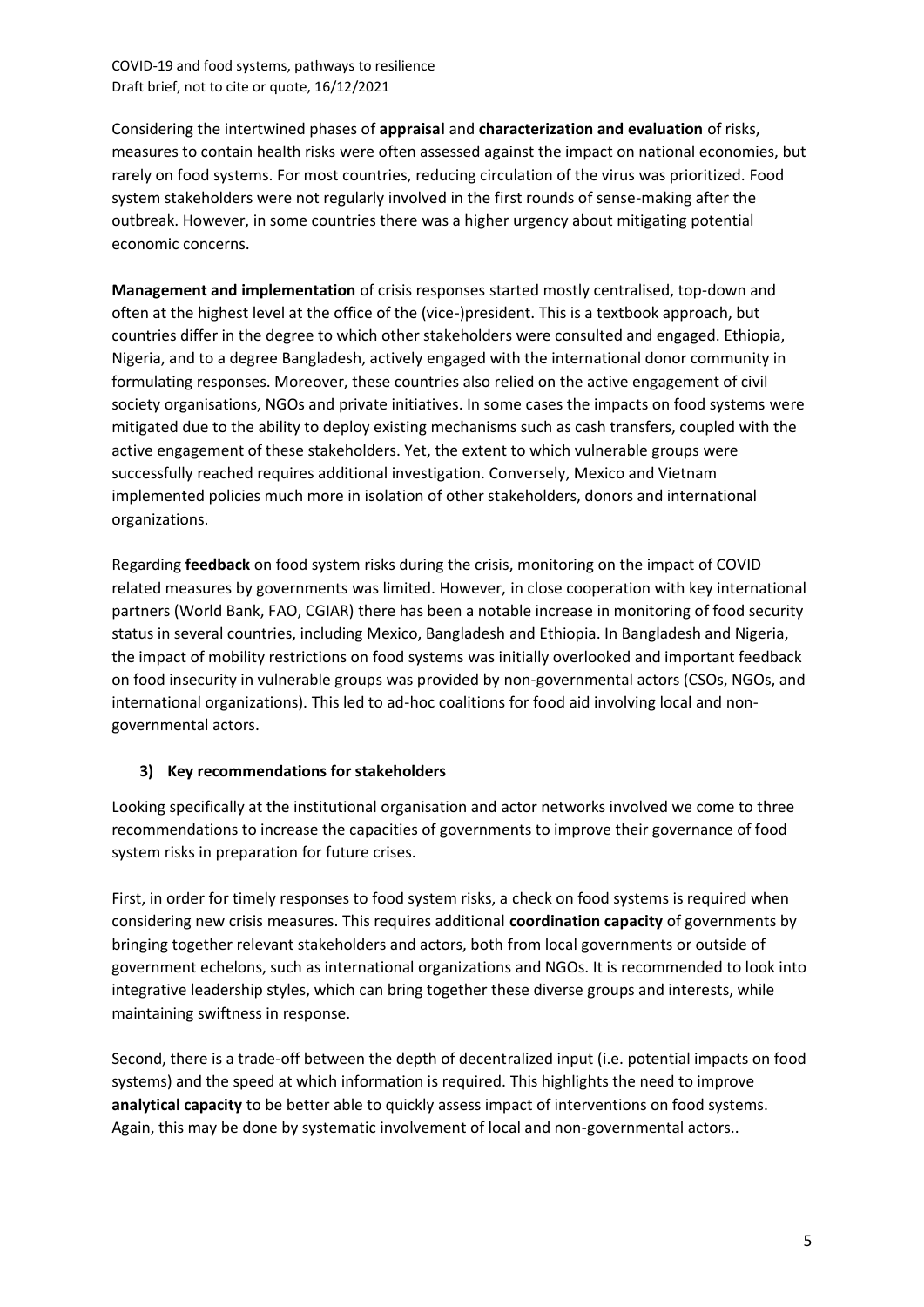Third, **operational capacity** for implementing emergency policies can be strengthened. Cash transfer instruments have been used ubiquitously, but may overlook some vulnerable target groups. In some countries efforts were made to increase digital registries and communication tools, allowing for speedier targeting of groups in future crises. In other responses, involving local governments and NGOs helped with reaching vulnerable groups with food aid, again highlighting the need for integrative approaches to crisis governance.

#### **4) Key knowledge gaps and recommendations for research**

This study explored how organizational/institutional response structure and the actors involved in these stages have affected the governance of food risks during the COVID-19 pandemic. It is highly recommended to do in-depth investigations of national responses, by including observational studies of vulnerable and food insecure societal groups, and their perceptions and actions related to food system risks. Moreover, our focus lies predominantly on top-down measures, while a large share of mitigating food insecurity takes place outside government channels. Future research should look into more informal resilience during crises. Finally, we have seen many ad-hoc responses, however, future research should also look into more systematic approaches to use the current pandemic to make food systems more resilient, particularly for vulnerable groups.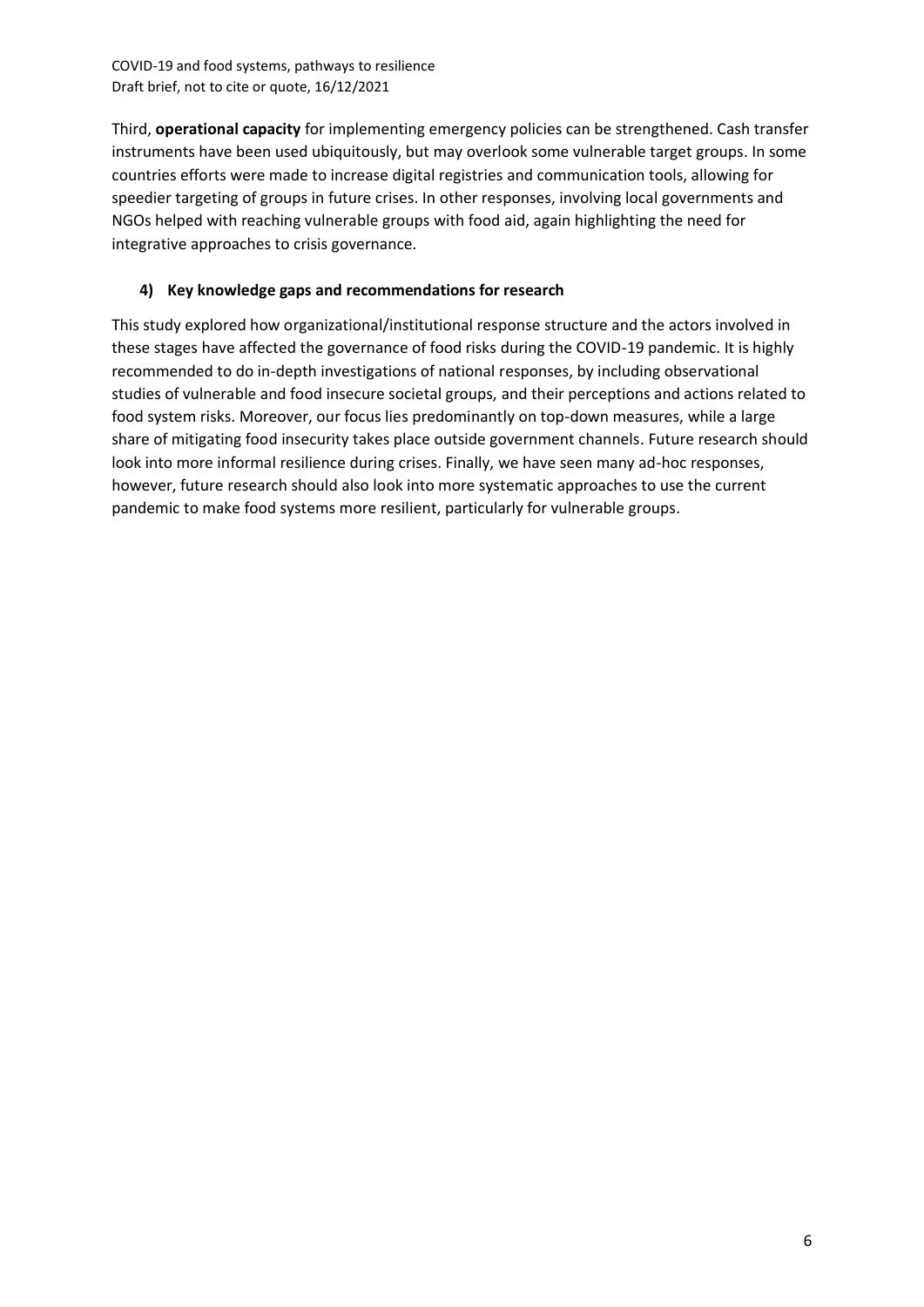

# **One Health: The Role of Surveillance and Incentives in detecting emerging diseases**

Authors: Winnan Lucia, Lara Mbithi, Alma Dogra, Delia Grace

# **1) Problem Statement**

Zoonotic spillover events arise in food systems including farmed livestock, as well as wildlife. The origin of new pathogens in humans is often wildlife, jumping species either directly or using livestock as a bridge. As the COVID-19 pandemic continues to unfold, interest has grown in detecting these emerging pathogens. However, the track record and capacity for detecting potential and actual zoonotic spillovers is very poor. There are two key problems: current surveillance systems are underresourced and under-improving and incentives for reporting are absent or perverse. The crucial questions being raised include how well are we equipped to detect emerging zoonotic diseases and what should be done to improve our capacity.

### **2) Key Findings**

A house that is built on sand cannot stand. While multiple disease surveillance platforms exist, with increasingly sophisticated websites and interfaces, once we dig beneath the surface we find that all official animal disease reporting comes from government surveillance systems. In low- and middleincome countries, where disease emergence risk is increasing these systems vary from weak to completely unreliable; moreover they are not purposefully designed to detect an entirely novel disease. Reporting of diseases is heavily dependent on official veterinary reports backed by laboratory confirmation, which omits a pathway for reporting something entirely new. Alternative surveillance systems, such as "Health Map" which scrapes the web for media reports on novel disease lack triangulation and integration with official sources. Research-based approaches such as 'virus hunting' and 'hot-spot' mapping have not demonstrated much added value. In terms of incentives to report, literature is lacking, but expert opinion suggests that in most LMICs there are active disincentives to report. Either unusual events are detected during illegal activities (poaching) or reporting disease creates much inconvenience and cost for farmers (lock-down, culling) and few benefits.

#### **3) Recommendations for stakeholders**

Detecting pandemics early can avert the majority of costs. If the world wants adequate and early detection of emerging diseases, there must be investment in better surveillance systems. Already some promising options exist and operate at small scale, but they have not been mainstreamed. Some examples that can already be endorsed are:

- incorporation of participatory and syndromic surveillance and rumour registers in national reporting
- use of unconventional sources which don't require reporting by people with conflicts of interest (e.g., media reports, satellite data, citizen science etc.)
- piggy-back surveillance on other systems (e.g., analyse bushmeat seized at airports, serosurveillance of hunters and slaughterhouse workers for multiple pathogens)
- design penalty-free surveillance for high risk, legally ambiguous systems (e.g., wet markets selling live animals, wildmeat hunters and eaters)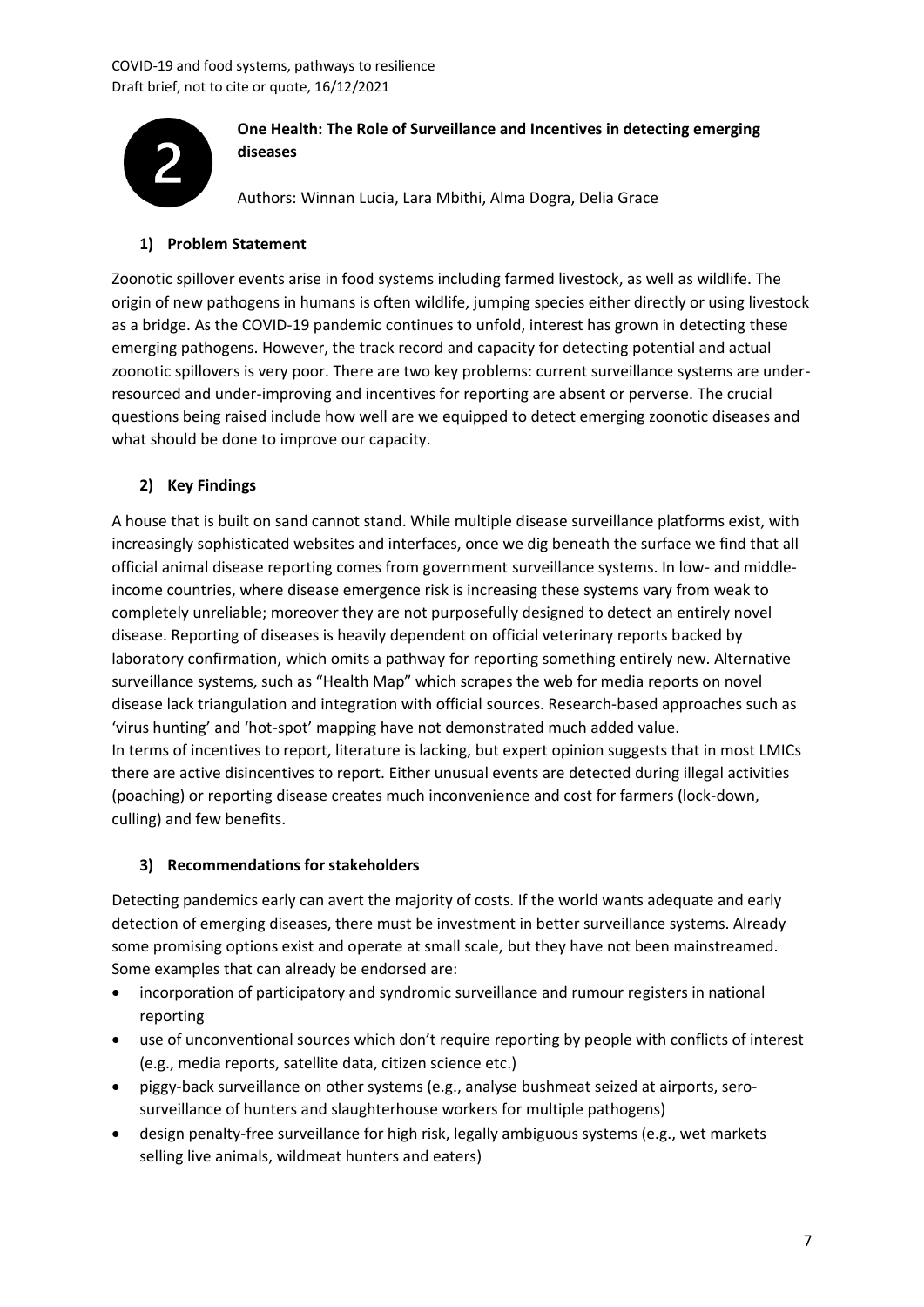• make disease reporting easier (nudges) and provide incentives for disease reporting (e.g., if you send a photo on a smart-phone you get money back or information on how to manage your disease problem)

#### **4) Knowledge gaps / Recommendations for research**

The above endorsed options should be better evaluated in terms of effectiveness and value for money.

Hotspot mapping could be extended to looking at wildlife populations which are known to be more likely to be involved in spillover events, such as bats, and rodents.

There should be better identification and more focus on surveillance for key pathogens of concern rather than the traditional notifiable diseases.

Emerging technologies such as multi-plex diagnostics and phylogenetics should be made cheaper and more available.

Better One Health integration is required so entirely novel diseases in people can be tracked back to animals.

There should be multiple use of current and historical samples to look for novel diseases and greater use of aggregate sampling for laboratory testing in the human population.

Aggregators should spend more on collection of primary data and less on playing with it and making it pretty.

We still lack information on how to design a better surveillance system for being able to detect something novel, through use of a risk-based approach, suitable for low- and middle-income country settings, and one that does not get hindered by the issue of incentives for reporting.

Research on conceptual frameworks, hypothesis generation, hypothesis testing, piloting, and evaluating efficacy, feasibility, acceptability and cost-benefit is lacking and required.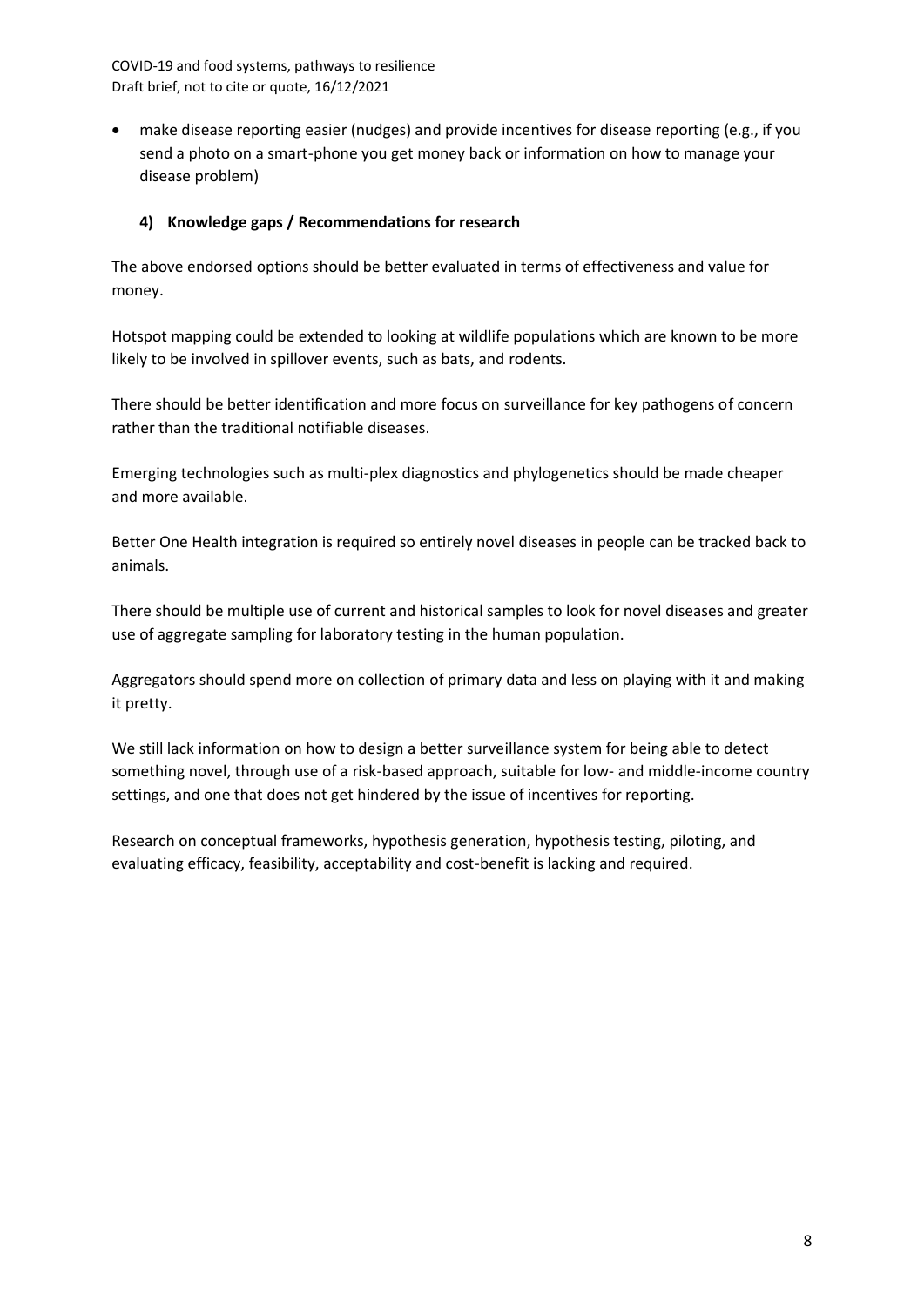

**Impacts of COVID-19 on food environment – A review of the literature** Authors: Chris Bene, Jenny Melo and Brice Even

### **1) Problem statement and objectives of the study**

Combined with the social and economic impacts of the public health measures imposed to stop its spread, COVID-19 has had important negative impacts on global and local food systems and their actors. It has been reported to threaten directly and indirectly people's food security and nutrition in low-, middle-, and high-income countries indistinctively.

While a large number of studies describing the impact of the pandemic are now available in the form of peer-reviewed articles, many of those studies have been designed as a 'black box' between the outburst of the pandemic and its subsequent responses (lockdown, social distancing, curfew, etc.) on one hand (input), and the food/nutrition security status of certain groups / populations on the other hand (output). Much less has been proposed to analyze changes as they took place at the interface between the food system itself and the consumers. This interface corresponds to what is generally called the "food environment". A reasonable working assumption is that any changes affecting the food environment as a consequence of policy or interventions related to COVID-19, will have repercussion on the consumers, their choice of food and eventually their diets.

The objective of this study was to document the changes as they occurred in the food environment during the COVID pandemic and to analyze how those changes have (or not) affected consumers' food choice and their diets, and if so, through which component(s) of the food environment and which causal pathway(s).

#### **2) Key findings**

The research was based on a literature review of 77 peer-reviewed articles identified with the use of relevant keywords. The articles included both quantitative and qualitative analyses. The review reveals that very few papers provide information on the food environment *per se*, or on some of its components. A significant number of the papers attempt to assess the food security and dietary changes induced by the COVID-19 crisis (many of them focusing more broadly on lifestyle changes). These papers however describe dietary changes without exploring the causalities between those dietary changes and the food environment changes.

#### **3) Recommendations for stakeholders**

At this stage, few concrete recommendations have been identified from this analysis essentially due to the absence of tangible conclusions regarding the causalities between dietary changes and changes in the food environment (see Knowledge gap section below).

#### **4) Knowledge gaps / recommendation for research.**

In many cases, the papers limit their analyses to assumptions between changes in the general macro-economic context and the observed changes in food security and diets. On one side, they provide general descriptive information about this macro-economic context, referring in particular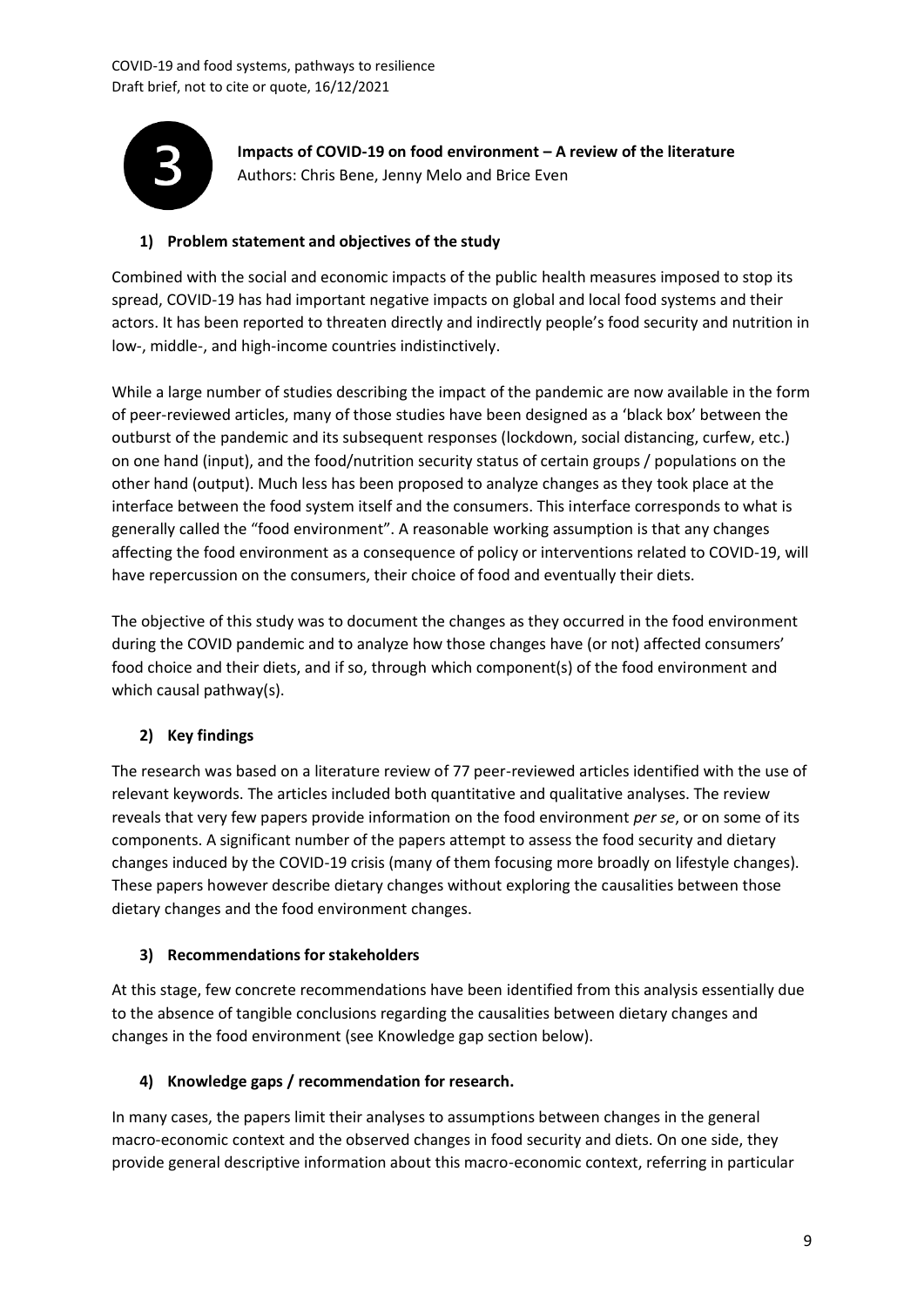to the amplitude of the COVID-19 pandemic at the country level and the related restriction measures (e.g., lockdown, social distancing, and mobility restrictions measures). On the other side, they measure dietary changes within a given population or socio-economic group(s). They then assume a direct causality between this overall context and the observed changes in terms of food security and/or diets, but they do not provide actual data to measure how the different components of the food environment changed because of the pandemic, and how these food environment variables affected food security and diets.

In sum, with one or two exceptions, none of the papers included in this review provides empirical test (or any kind of data) allowing to test the causality between food environments changes and dietary changes. This is partially explained by the fact that most of the authors did not adopt a multidisciplinary approach (e.g., combining economics, nutrition and health sciences) when designing their research.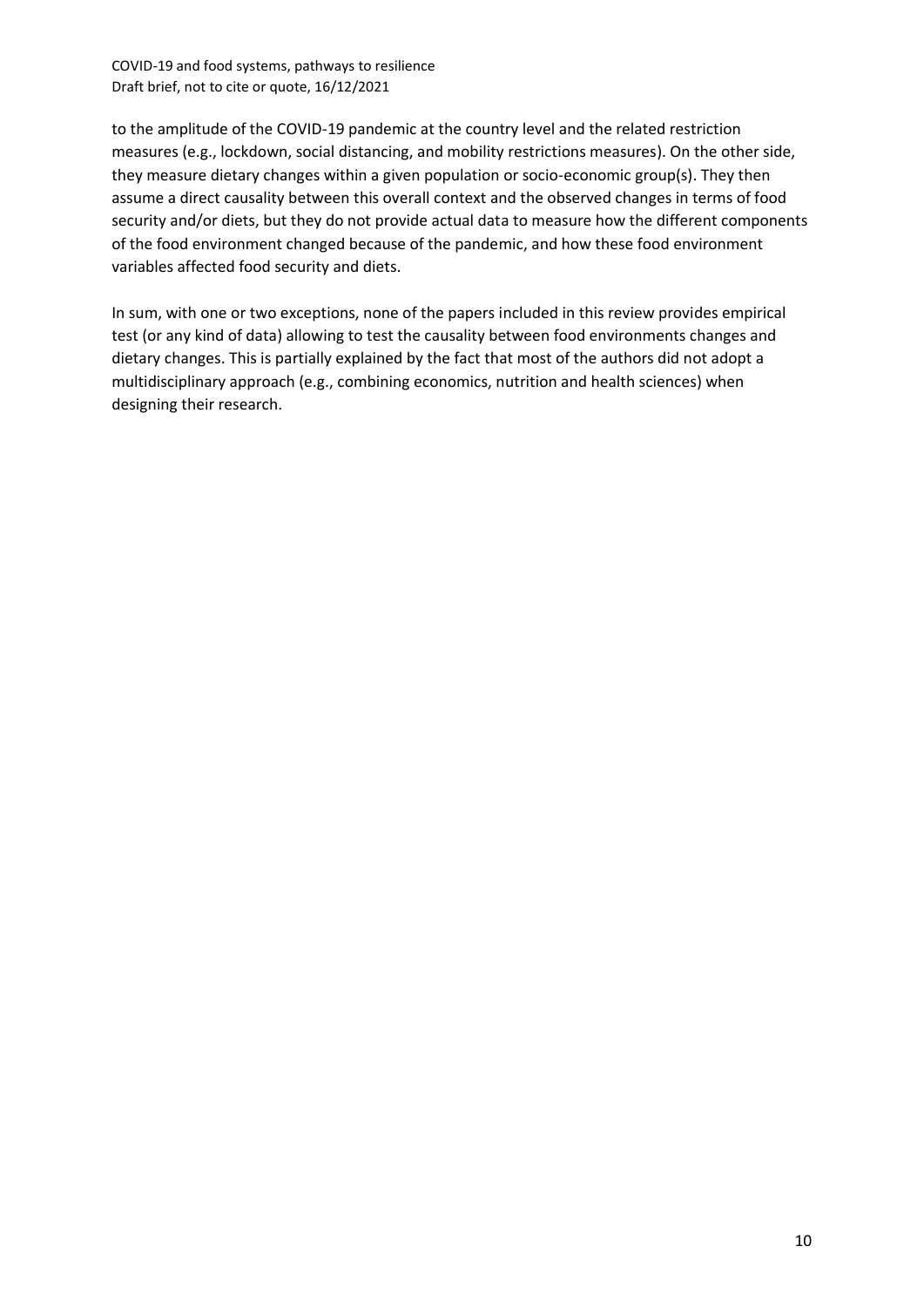

**Does Diversification Enhance Food System Resilience?** Trang Nguyen, Siemen van Berkum and Bart de Steenhuijsen Piters

#### **1) Problem statement and objectives**

The resilience of our food supply is high on policy agendas since the outbreak of the COVID-19 pandemic. Among the many measures considered to mitigate the effects of the pandemic, diversification has been proposed to increase the resilience of food systems. Diversification can stabilize national food production, reducing the level of disruption in supply chains faced by producers and other actors, thus mitigating the potential negative effects on food value chains when shocks occur.

However, diversification by actors in the food system can also be an expression of systemic stress or result from their vulnerability. Beyond a certain threshold, specialisation may contribute more to food system outcomes than diversification. And whether diversification benefits the actors in a food system depends mainly on contextual factors.

This paper aims to elucidate the causal pathways from diversification to enhancing food system resilience. It investigates how diversification by different food system actors, namely producers, midstream and retail actors, and consumers can influence the resilience of a food system. This study focuses on food systems in low- and medium-income countries (LMICs).

#### **2) Key findings**

In this paper, *diversification* is understood as an actor-oriented economic strategy. Diversification has many forms, is applied at different levels of organization, and is supported by ample evidence as an economic act that may reduce the impact of shocks and stressors on parts of the food system. For producers, diversification can lead to resilience by increasing productivity and income, improving nutrition outcomes and reducing vulnerability to shocks and stressors, such as climate change, at household levels. Yet, diversification can reach an 'optimum' contributing to household resilience after which benefits decline as compared to, for example, specialisation. Context-specific factors such as market access, gender dynamics and land ownership determine the merits of diversification for households. For midstream actors, diversification can reduce the negative impacts of market distortions, such as price fluctuations on business's revenues. However, in times of shocks and stressors, such as the Covid-19 pandemic, production and business differentiation may not provide enough resilience capacity to withstand negative impacts. Economic growth through export diversification can contribute to the resilience of a national food system, but this stability may come at the cost of greater income inequality and negative environmental effects associated with such structural economic changes. In other words, diversification at country level may come with tradeoffs in food system outcomes and within system disparities.

There is little evidence available on how diversification strategies by upper-stream actors impact on other actors in the food system, including consumers. This is mostly due to methodological constraints and limited data. Consumers have been demonstrated to have creative agency in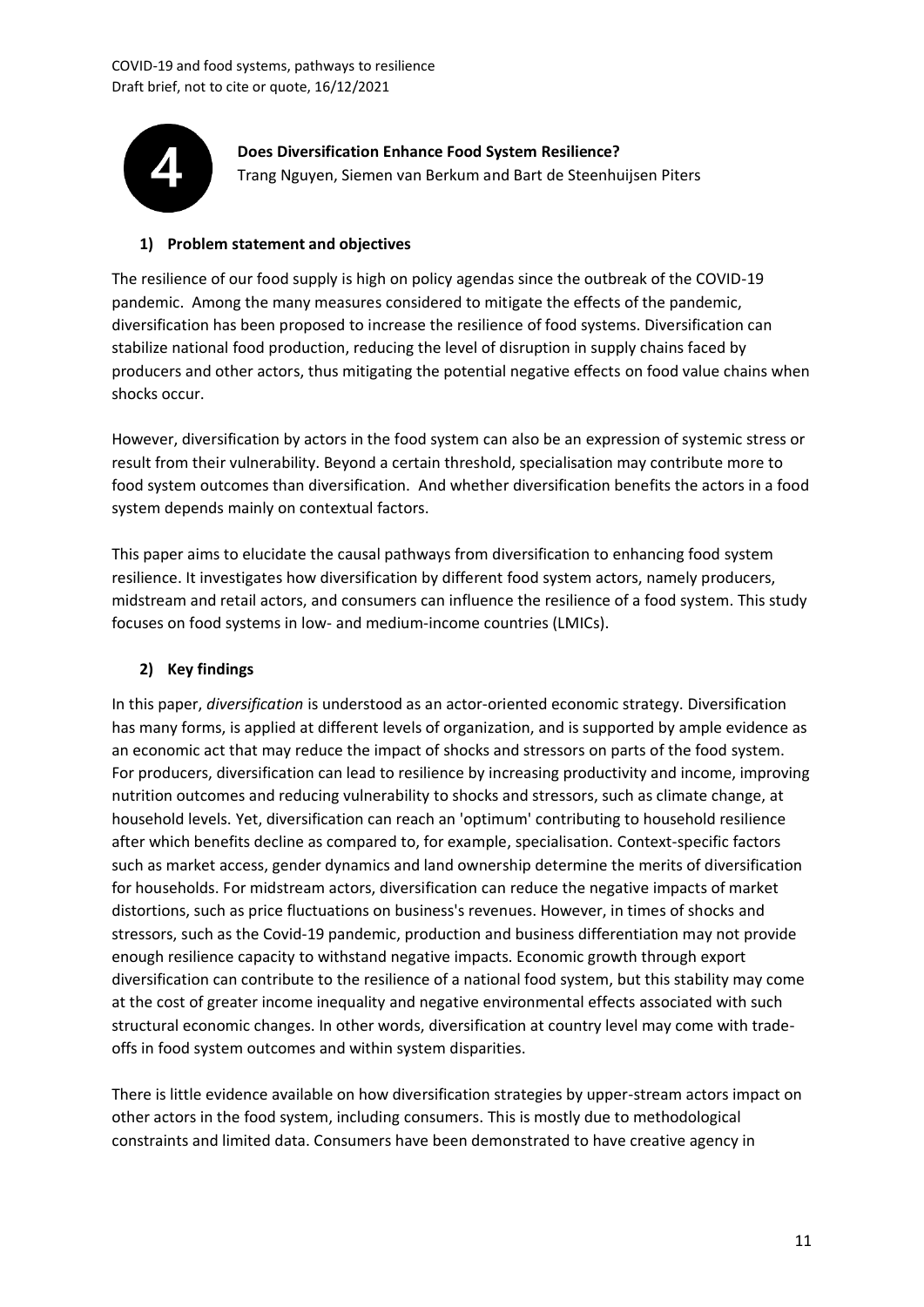shaping their food environment to enhance their food supply resilience, for example by diversifying food sources and modes of preparations.

Diversification of parts of the food system may result in their enhanced resilience. But food system resilience is not a simple sum of the resilience of its parts. There is little or no evidence available of measurements of resilience at food system levels. Limited attention has been paid to food system trade-offs associated with diversification. Therefore, we conclude that diversification of parts of the food system does not automatically result in enhanced resilience of the food system.

# **3) Recommendations for stakeholders**

Emerging from this study are three key recommendations for policy makers, impact investors or other stakeholders who aspire to enhance the resilience of a food system:

• Diversification of parts of the food system does not automatically result in higher levels of food system resilience. Policymakers must assess a priori how measures to enhance diversification will impact stability or enhancement of food system outcomes.

• Measures to enhance diversification in food systems will have synergies and trade-offs on a variety of food system actors, which need to be known by policymakers to make evidence-based decisions.

• As diversification may have heterogeneous impacts even among the same group of actors (such as farm households and firms of different scale), one-size-fits-all approaches are to be avoided.

# **4) Knowledge gaps / recommendations for research.**

In this study we found ample literature on diversification of farm households and relations to their resilience. Other areas such as export diversification and power relations in the supply chain and their respective effects on food systems resilience are comparatively less well studied. We also identified important gaps in our knowledge about how diversification contributes to food system resilience. These are:

• What are the conditions for 'benevolent' diversification – that enhances the resilience of parts of the food system?

• How can the (potential) impacts of diversification by one actor on other actors and parts of the food system be assessed? How can trade-offs of measures to enhance diversification in food systems be forecast and assessed?

- How do different segments of consumers respond to more diversified food environments?
- How can we assess the resilience at food system level?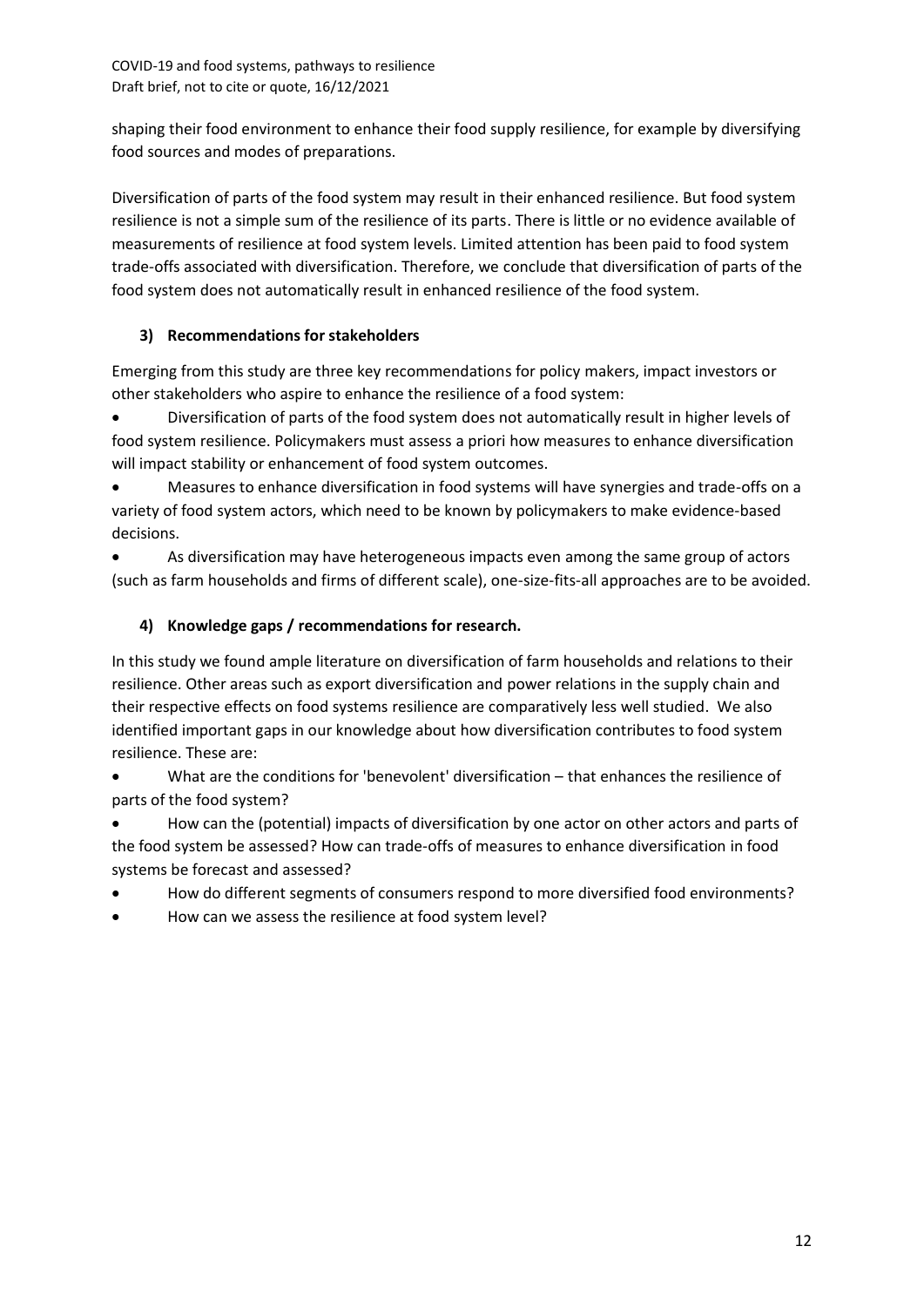

# **The role of urban-rural relations in building food system resilience**

Authors: Ezra Berkhout, Anne Sonneveld, Lucie Sovova

### **1) Problem statement and objectives of the study**

Whether or not changes in urban-rural connectivity have made food systems more resilient to shocks is the focus of this study. It zooms in on three particular cases that capture distinct actor and policy foci in a wider literature on urban-rural interactions. These are: the role of secondary cities as central nodes in urban-rural food systems; the role of infrastructure and particularly a renewed policy focus on digitalization; and finally a focus on street food vendors as a particular group of actors in linking rural supply with urban demand for nutritious food.

We reviewed literature and consulted key experts in order to understand how rural-urban relations influenced food system resilience in low- and middle-income countries during the COVID-19 pandemic. Our investigation is structured around three concepts developed to study urban-rural interactions. First, the notion of new localities grasps hybrid forms of rural-urban settlements and acknowledges that administrative boundaries do not match with the practical governance challenges on the ground. Second, smart development describes the need to target development in such zones taking advantage of competitive strengths. Third, network governance emphasizes the need for multi-actor and multi-level decision making processes in guiding urban-rural development.

# **2) Key findings**

- Developing countries' secondary towns are typically a central node in a wider agricultural landscape, with livelihoods stretching across rural-urban boundaries and types of activities (multilocality and multiactivity). Relocating offers enhanced employment opportunities, particularly for women household members with street food vending being a recurring employment type. Enhancing resilience is often a central motivation for households (re-)locating to such secondary towns;
- Policies focused on improving connectivity can help to integrate secondary towns in national economies and diversify their economic base away from agricultural production and processing. Local governments' limited means and capacity hinders their agency in identifying and implementing smart development policies;
- While digitalization and e-commerce have the potential to overcome administrative boundaries, they remain dependent on existing physical infrastructure. This gives advantage to urban areas with well-developed storage and distribution networks. Conversely, rural areas as well as secondary towns are often disadvantaged in both physical and digital infrastructures. It is thus unlikely that digitalization can leapfrog the wider agri-food sector without concomitant investments in physical infrastructure particularly in rural and smaller urban settlements;
- A lack of agency is the prime factor contributing to the lack of resilience of street food vendors who are excluded from governance processes, marginalised by current policies, or both. This aggravates their already precarious position and, conversely, redressing it will significantly strengthen their resilience;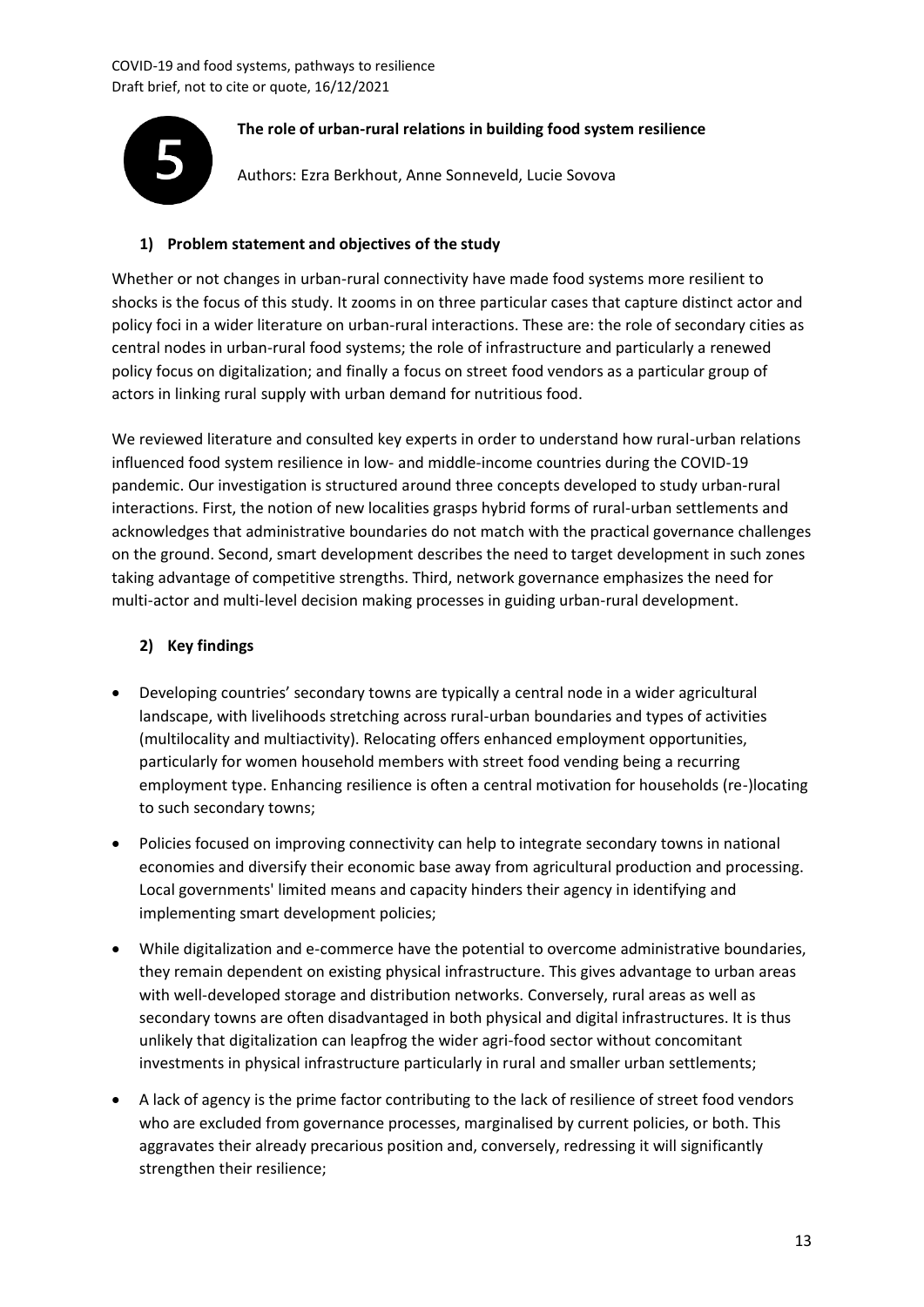#### **3) Key recommendations for stakeholders**

- Policies should explicitly take account of the multilocality and multiactivity livelihood strategies of households, for instance, by developing integrated policy approaches for broader city-region food systems, or explicitly considering temporary migration strategies;
- Network governance approaches to inform such policies should be inclusive of all relevant actors, and pay particular attention to the most vulnerable ones. For instance, planning and policies should consider informal livelihoods such as street food vending. Development of both digital and physical infrastructures should be mindful of current inequalities and ensure equal access and agency. Participation of diverse actors in decision-making ensures that possible trade-offs and negative consequences are identified early.
- The potential of secondary cities as natural rural-urban bridges merits further investigation. Our insights suggest that more agency (including financial means) of local governments could enable smart development trajectories. In addition, targeted rural development policies addressing rural market failures, with respect to digital and physical connectivity, still have merit.

# **4) Key knowledge gaps and recommendation for research**

Strengthening 'urban-rural integration' and 'enhancing food system resilience' are recurrent themes in development policy. While there is no shortage of studies conceptualizing these themes, our review reveals a paucity of empirical studies that zoom in, or quantify, specific elements of resilience or urban-rural integration. There is an urgent need to assess whether hypothesized changes on food system resilience due to proposed closer urban-rural integration indeed materialize, and for whom;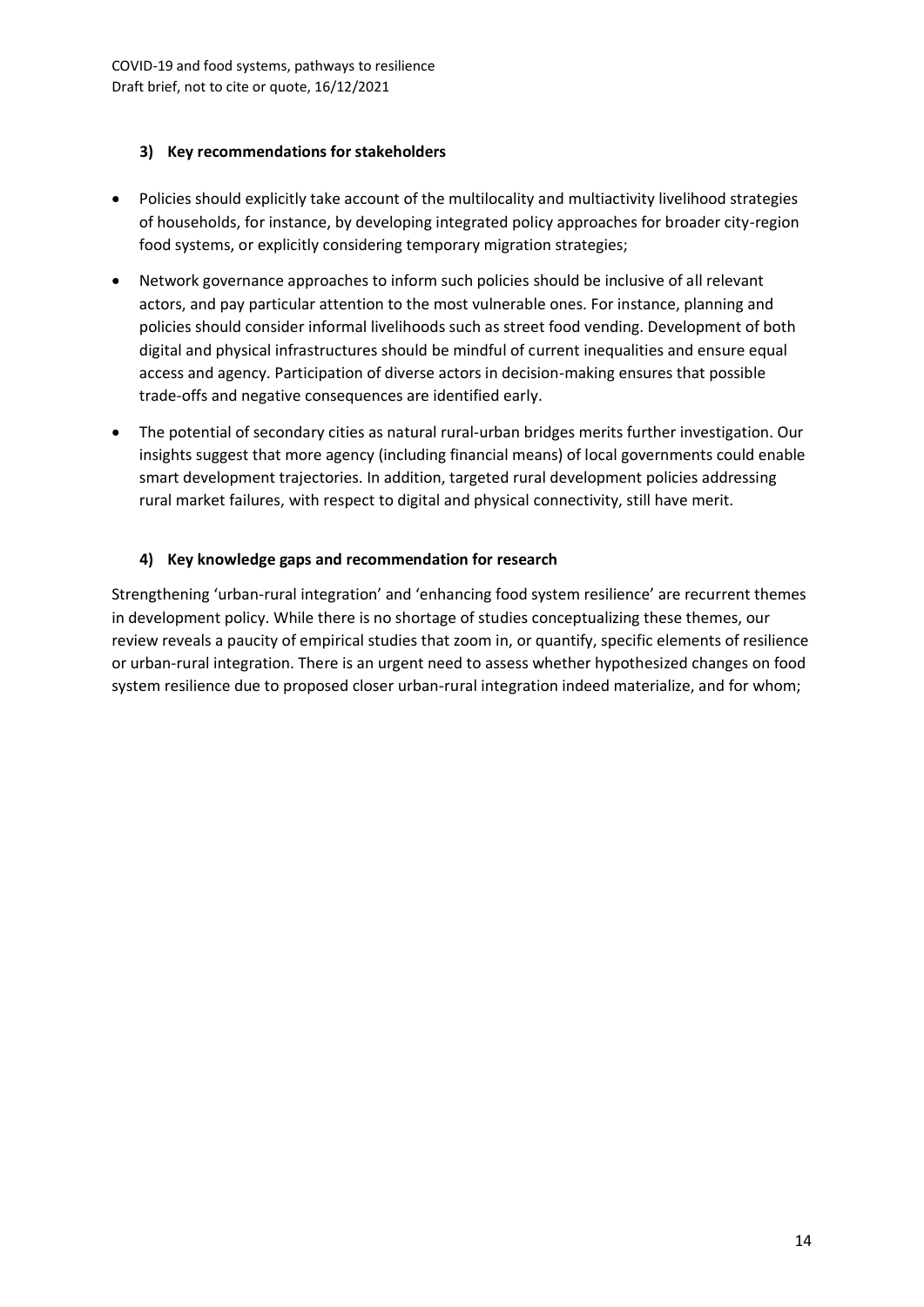

**Preparing for the unexpected in complex dynamic agri-food systems: Integrated solutions for resilient agri-food systems that provide adequate, affordable, and healthy diets while staying within planetary boundaries**

Author: Gideon Kruseman

# **1) Problem statement and objectives of the study**

By 2050, we will be with about 10 billion people. Furthermore, there is overall economic development which leads to migration and urbanization and ultimately in changes in consumption patterns and more generally changes in the food production environments. These pressures on agrifood systems from the demand side are compounded by challenges on the supply side related to resource availability and distribution, including but not limited to water, phosphate and nitrogen. Moreover, agriculture has a major impact on biodiversity. Ensuring that the world population has access to ample, diverse, and nutritious food while staying within the planetary boundaries is a major challenge for humanity. This is compounded by climate change. This alone already implies that we must do things differently making agri-food systems more efficient and sustainable. The COVID19 pandemic and the more frequent occurrence of weather extremes as well as the emergence of new pests and diseases in agricultural production systems indicates that we also need to be prepared for the unexpected. Some understanding of the sources or lack thereof of resilience in complex dynamic agri-food systems, exist, but placing that in the context of a complex dynamic system is missing, especially when the focus is on the future of which there remain many unknowns.

The key research questions addressed by this project are:

- 1. What are the most important resilience-related challenges in complex dynamic agri-food systems going forward?
- 2. What does past foresight research tell us about current and future solution directions?

# **2) Key findings**

The complex dynamic nature of agri-food systems is clear during the COVID19 pandemic. Disruptions to value chains due to restrictions on mobility both locally and globally led to major challenges initially. Many of those challenges were overcome to a large extent, especially in local contexts. However, global value chains still suffer the effects of the disruptions.

Initially there was a general fear that the food system disruptions caused by COVID10 would lead to major food and nutrition security challenges. The evidence available today provides a mixed picture. There are income-loss related increases in food and nutrition insecurity, but overall the pandemic itself has not led to additional increases in food and nutrition insecurity.

#### **3) Recommendations for stakeholders**

Different types of crises due to major unexpected events or expected but unpredictable events will require different approaches. Preparing for the unexpected requires scenario analysis and risk management analysis.

Using combined scenario and risk analyses, no-regret options can be determined to enhance resilience of agri-food systems.